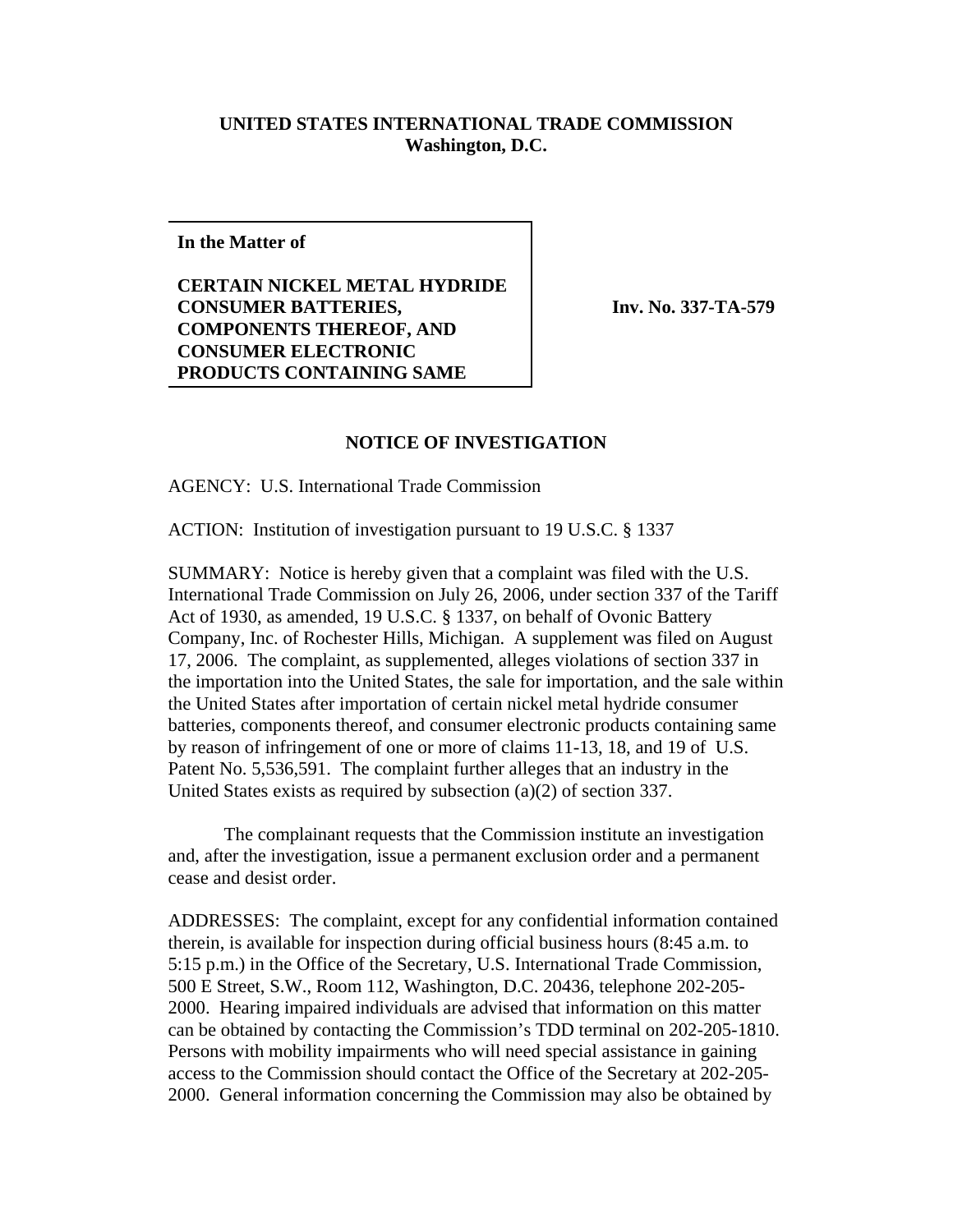accessing its internet server at http://www.usitc.gov. The public record for this investigation may be viewed on the Commission's electronic docket (EDIS) at http://edis.usitc.gov.

FOR FURTHER INFORMATION CONTACT: Thomas S. Fusco, Esq., Office of Unfair Import Investigations, U.S. International Trade Commission, telephone (202) 205-2571.

AUTHORITY: The authority for institution of this investigation is contained in section 337 of the Tariff Act of 1930, as amended, and in section 210.10 of the Commission's Rules of Practice and Procedure, 19 C.F.R. § 210.10 (2006).

SCOPE OF INVESTIGATION: Having considered the complaint, the U.S. International Trade Commission, on August 22, 2006, ORDERED THAT –

(1) Pursuant to subsection (b) of section 337 of the Tariff Act of 1930, as amended, an investigation be instituted to determine whether there is a violation of subsection (a)(1)(B) of section 337 in the importation into the United States, the sale for importation, or the sale within the United States after importation of certain nickel metal hydride consumer batteries, components thereof, or consumer electronic products containing same by reason of infringement of one or more of claims 11-13, 18, and 19 of U.S. Patent No. 5,536,591, and whether an industry in the United States exists as required by subsection (a)(2) of section 337;

(2) For the purpose of the investigation so instituted, the following are hereby named as parties upon which this notice of investigation shall be served:

(a) The complainant is  $-$ 

Ovonic Battery Company, Inc. 2968 Waterview Drive Rochester Hills, MI 48309

(b) The respondents are the following entities alleged to be in violation of section 337, and are the parties upon which the complaint is to be served:

> Varta Aktiengesellschaft Am Leineufer 51 30419 Hanover, Germany